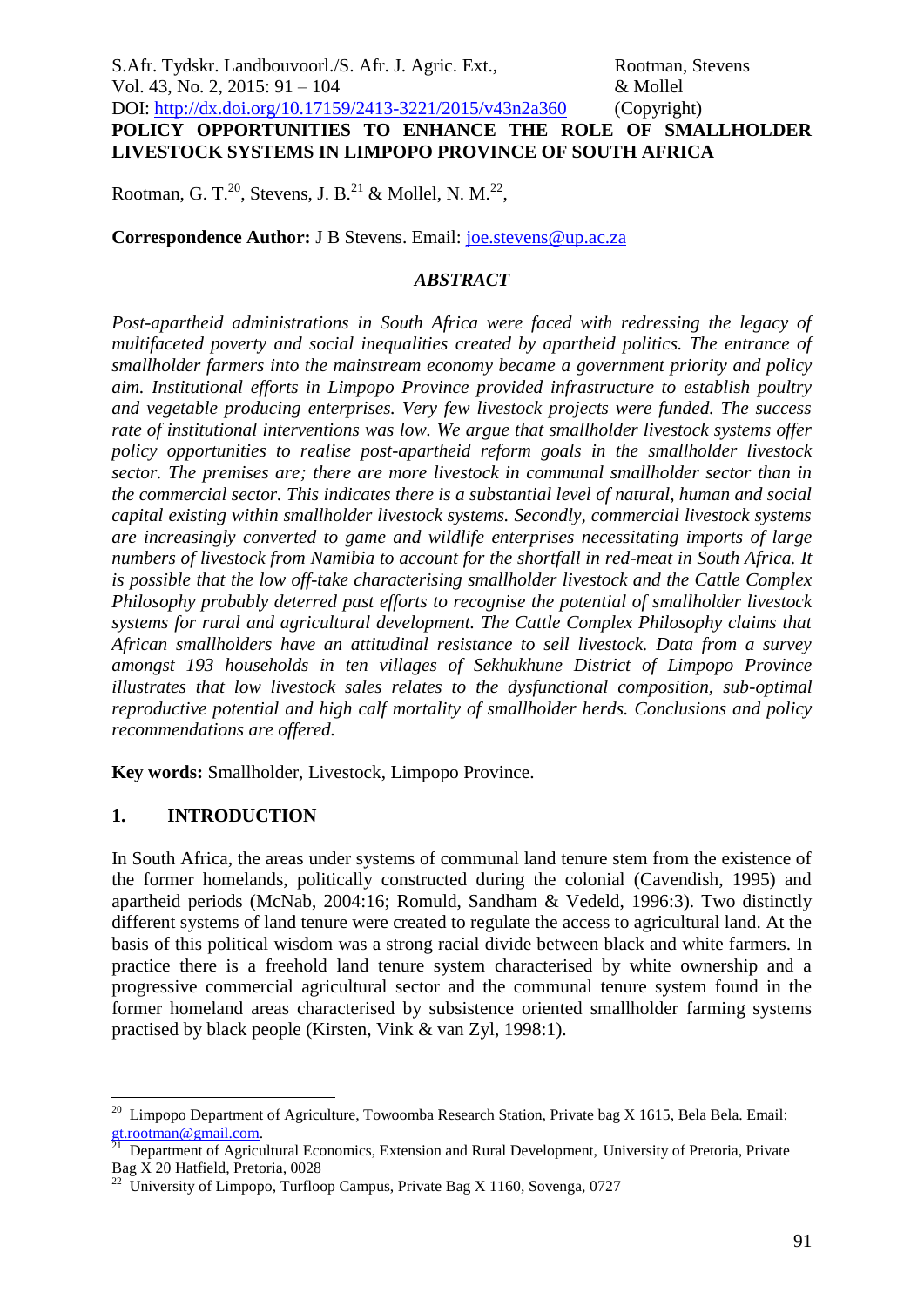In post-apartheid South Africa, the communal areas by and large still follow the boundaries of the former homelands. Generally these areas are characterised by multifaceted social disruption and depravation with the inhabitants depending largely on subsistence smallholder farming to sustain their livelihoods. After the first democratic election in South Africa political administrations were faced with a range of post-apartheid transformation challenges. One of these was the redress of wrongs and the legacy of multifaceted poverty and social inequality created during the reign of apartheid.

## **2. THE PROBLEM FRAMEWORK**

The Reconstruction and Development Programme (RDP) became the guiding policy framework to pursue post-apartheid reform in South Africa (Cousins, 1995:2). The National Land Reform Programme, within the broader RDP, was conceived to redress past injustice (Hall, 2004:25) and to restore the historical racial imbalance in landholding (Lahiff, Maluleke, Manenzhe & Wegerif, 2008:1). The aim was to redistribute land back to black South Africans (Hall, 2004:23). Poor rural black people were the primary target group of the Land Reform Program (Mohamed, 2006:1). Importantly, the democratic government and the African National Congress (ANC) unambiguously stated that the Land Reform Program was to be the central driving force behind rural development (ANC, 1994:19-20; Cousins, 1995:2). Land reform was to raise rural incomes (ANC, 1994:19-20) and reduce multifaceted poverty amongst black people (Roberts, 2005). Promoting smallholder agriculture was therefore highlighted as a policy aim (Verschoor, Ngcobo, Ceballos, Hawkins, Chitsike & Chaminuka, 2009). The entrance of smallholder, resource deprived farmers into the mainstream economy became a government priority (Aliber, Kirsten, Maharajh, Nhlapo-Hlope, & Nkoane, 2006).

Agricultural programmes implemented by government since 1994 to improve the livelihoods of the former underprivileged had a low success rate (Department of Agriculture, Forestry and Fisheries, 2011:1). Two decades into democracy, there is near-consensus that the National Land Reform Programme was unsuccessful (Aliber & Cousins, 2013:140). It has fallen short of both public expectation and the official targets that were set (Hall, 2004:23). The envisaged programme of rural development failed to materialise (Hall and Cliffe, 2009:2). Most importantly rural developmental efforts failed to make any significant inroads into rural poverty. Institutional efforts have also not provided a strategy to reduce agrarian dualism in South Africa (Hall, 2004:23; Hall and Cliffe, 2009:1; Aliber & Cousins, 2013:142).

# **3. DISCUSSION**

Twenty years into democracy; new attempts and alternative development approaches need to be considered to address the challenges in Limpopo Province. The exploration of future policy options necessitates careful reflection on the demographics of the communal landscape in Limpopo Province and a clear understanding of the weaknesses of the transformation programs so far implemented.

### **3.1 The communal landscape in Limpopo Province**

Communal landscapes constitute around 12 to 13 % of the land surface area of South Africa (Everson & Hatch, 1999:381; Hanekom, 1996:3; Isaacs & Mohamed, 2000:5; Palmer, 1999:45; Scogings, De Bruyn & Vetter, 1999:403; Turner, 2000:3; Vetter, 2003:1 and Vink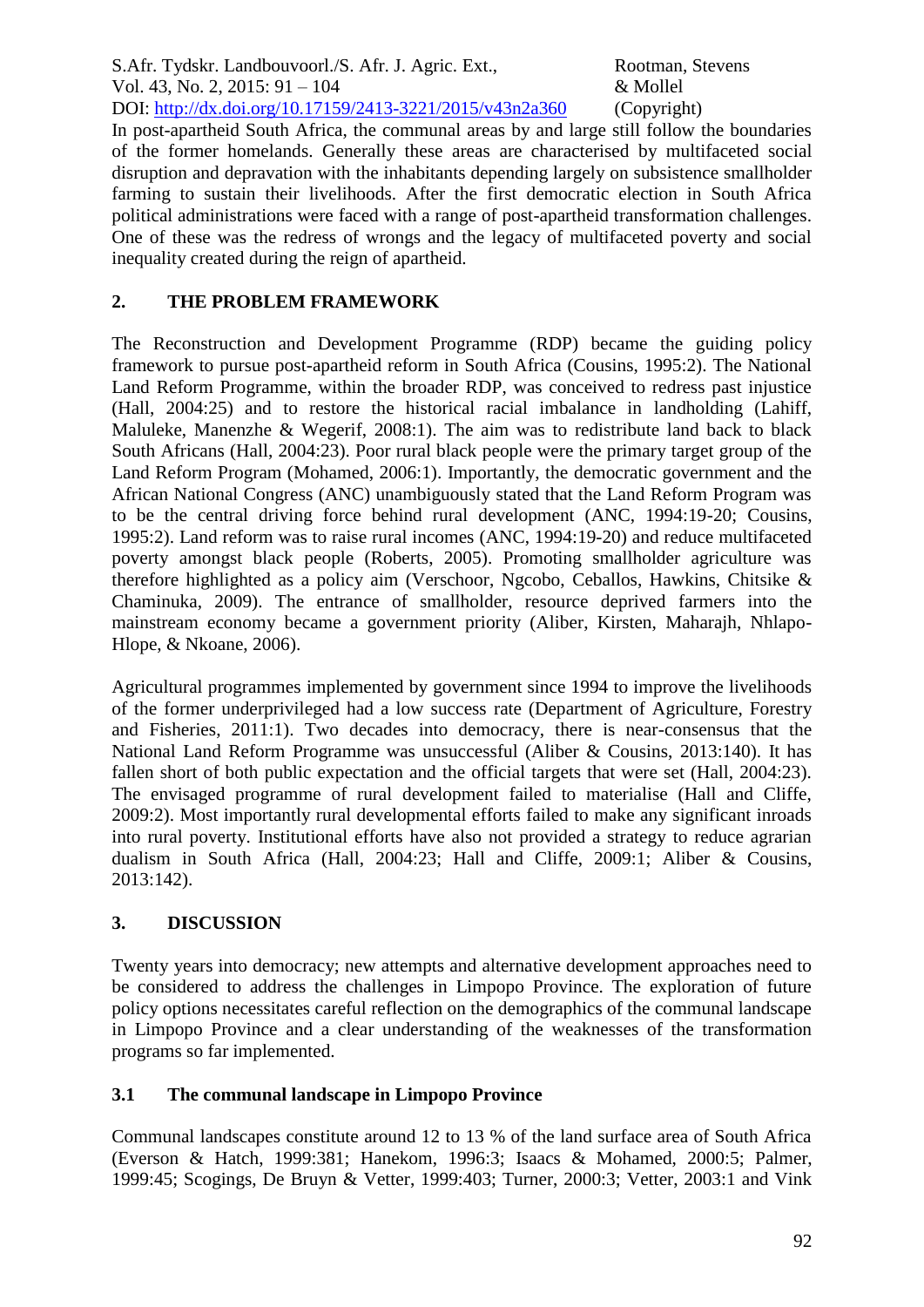& van Zyl 1998:65). These areas are characterised by high populations of humans and grazing livestock (Scogings, et al., 1999:404). A quarter of the human population and half of the South African livestock population are found here (Everson & Hatch, 1999:381; Hanekom, 1996:3; Isaacs & Mohamed, 2000:5; Palmer, 1999:45; Scogings et al., 1999:403; Vetter, 2003:1).

Three of the former homeland areas namely Gazankulu, Lebowa and Venda are incorporated in the contemporary Limpopo Province of South Africa. 89% of the Limpopo Province population live in rural areas (Limpopo EDET, 2006; Limpopo DFED, 2004) where about 2 453 rural settlements with approximately 1 180 000 households are found. The human wellbeing index in the province is considered to be poor. The rural poor make up around 80 % of the provincial population. 77 % of households were living below the poverty line in 2001. The basic needs of more than 50 % of the households can presently not be met. A large proportion of the population in Limpopo Province rely directly on nature for survival (Limpopo DFED, 2004).

## **3.2 Smallholder farming and the significance of grazing livestock in Limpopo Province**

In the communal areas in South Africa, 80-86 % of land is grazing land and can only be used for livestock production (Bembridge (1980:67), while only 14% is suitable for arable production (Bembridge, 1987). These areas collectively house 50% of the livestock population of the country (Everson & Hatch, 1999:381; Hanekom, 1996:3; Isaacs & Mohamed, 2000:5; Palmer, 1999:45; Scogings et al., 1999:403; Vetter, 2003:1) with Swanepoel, Stroebel & Nthakheni (2000:237) claiming that as much as 70% of the livestock population is kept in communal smallholders systems.

The situation in Limpopo Province is similar. By the year 2000, there were approximately 303 000 smallholder farmers in Limpopo Province (Limpopo Department of Agriculture, 2005:6), with some estimates claiming there are more than 500 000 (Ngomane, 2000). Communal smallholder farming activities occupy 30 % of provincial land surface area. This figure includes over fifty state-owned nature reserves (Limpopo Department of Agriculture, 2005:6) rendering the area available for smallholder farming substantially smaller. 84% of Limpopo Province is suited only for livestock grazing (Department of Agriculture, as cited by Acheampong-Boateng et al. (2003). Despite this landownership skew that is significantly favouring the commercial sector there are more cattle and goats found in the communal areas than in the commercial sector of the province (Nthakheni, 2006:1). In 2004 of the 1.18 million cattle, 544 503 goats and 204 439 sheep in Limpopo Province, a remarkable 61.3 % of the cattle, 91 % of the goats and 31.4 % of the sheep were found in communal landscapes (Limpopo Department of Agriculture, 2004).

# **3.3 Agricultural and rural development in Limpopo Province**

Despite this skew towards smallholder livestock numbers in communal landscapes and the potential it encapsulates towards realising agricultural and rural development goals in Limpopo Province; institutional development agendas have adopted a significantly different focus. An analysis of the interventions funded through the Food Security and the Comprehensive Agricultural Support (CASP) programmes implemented since 2000 across all municipalities in Limpopo Province show that the most prominent agricultural activities that were funded are poultry and vegetables. The infrastructure was created in rural villages to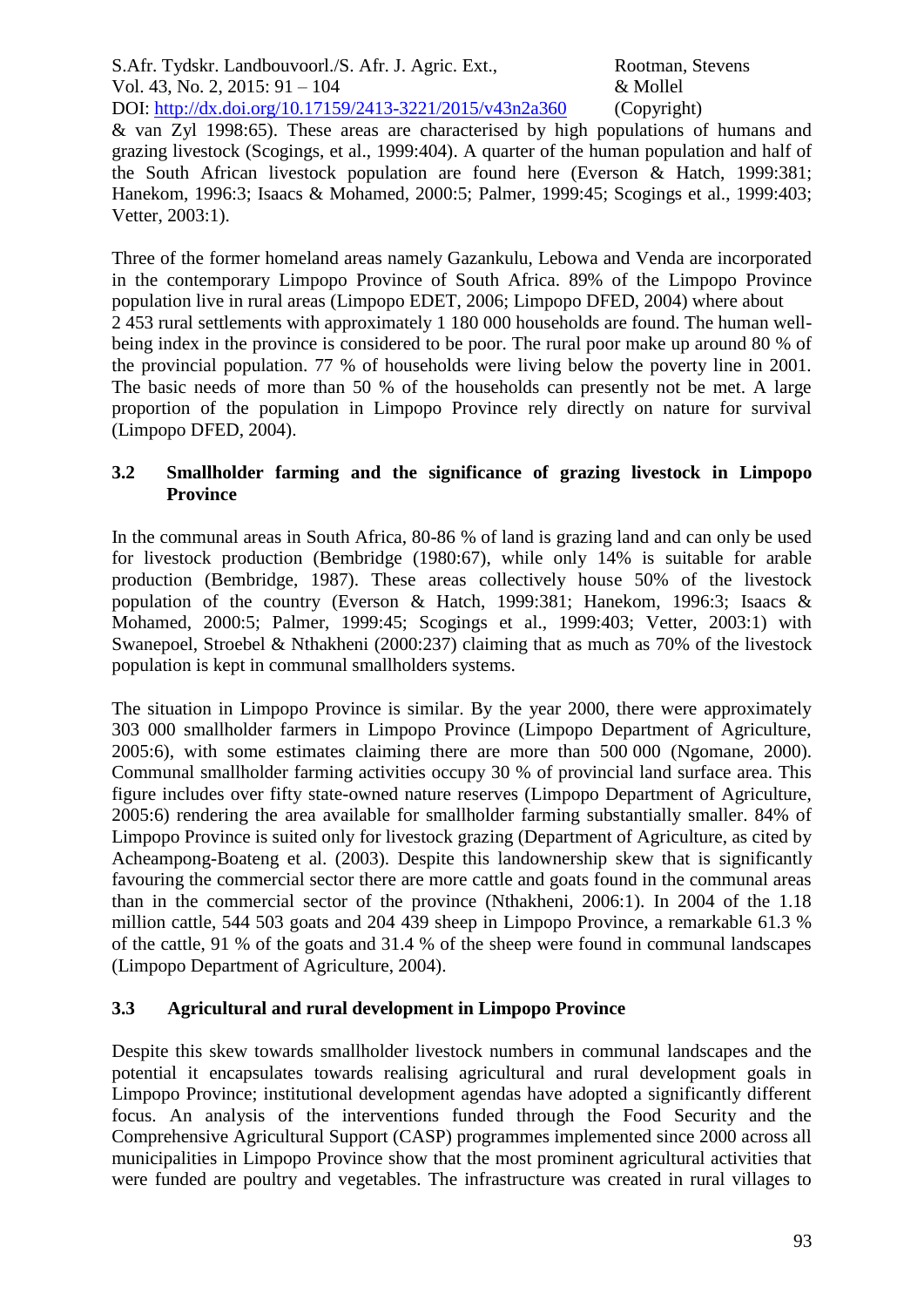establish poultry and vegetable production enterprises in rural settings. Chicken houses for broiler production and irrigation systems, boreholes and fences for vegetable production were amongst the infrastructure most frequently provided (LDA Data Base). A project approach was followed to mobilise beneficiaries into groups in selected villages of the former homeland areas.

Relatively few grazing livestock development interventions were initiated. Of the 270 projects listed on the database, only 14 are recorded as livestock projects, while two projects are listed as dairy projects. Boreholes, fencing and animal handling facilities were some of the infrastructure most often provided in the case of these livestock projects (LDA Data Base). This illustrates that the preferred institutional approach was to implement externally developed interventions through the imposition of new and foreign technologies. The overall impression is that consultation processes with villagers managed to mobilise them into groups of beneficiaries but villagers did not have a complete understanding about the shape, form and extent of the intended projects. The project status of a disconcerting number of projects is indicated on the data base as: discontinued, inactive or unsustainable.

Critique levelled at following this *conventional style* of organising and applying of development models where technologies implemented are often found to be inappropriate to the social, physical and economic setting in which smallholder farmers have to operate (Aliber, Baipheti, De Statge, Dinison, Hart, Jacobs, & Van Averbeke, 2009:22). The fundamental problem with this approach stems from the institutional commitment to the large scale commercial farming (LSCF) model of agriculture (Aliber & Cousins, 2013:14 and Ramaru, Hagmann, Mamabolo & Netshivhodza, 2009:45). Upon reflection, despite the institutional rhetorical embrace of smallholder agriculture in policy documents, the commitment to the LSCF model is subtly but powerfully evident in the ways in which development interventions were designed and implemented. The main criticism levelled against operationalising the LSCF model is that such interventions fail to recognise the social realities of livelihood systems and the objectives and aspirations of the rural people that become beneficiaries. As a result these projects are intrinsically unworkable and prone to collapse.

The latter part of the discussion links strongly with the discourse presented in the problem statement. It also brings to the fore the question; which alternative developmental options are available to get agricultural and rural development back on tract in Limpopo Province?

## **3.4 Policy opportunities for agricultural and rural development in Limpopo Province**

The paradoxical situation alluded to earlier indicates that multifaceted poverty in communal landscapes coexists with huge smallholder livestock potential, which offers a profound platform for institutional investment and the funding of appropriate interventions to trigger agricultural development in Limpopo Province. Two critical factors are motivating this thinking. Firstly, many traditional livestock production systems in the commercial sector are increasingly converted into game and wildlife enterprises to benefit from the lucrative financial dynamics thereof (Knott, Knott, Kruger and van der Waal, 2002; Limpopo Business, 2010). Hence South Africa imports large numbers of livestock from neighbouring Namibia to account for the resulting internal shortfall in red-meat production. The Meat Board of Namibia projected South Africa imported 200 000 cattle weaners from Namibia in 2011; which shows an increase of 36 % on the previous year (Meat Board of Namibia 2011).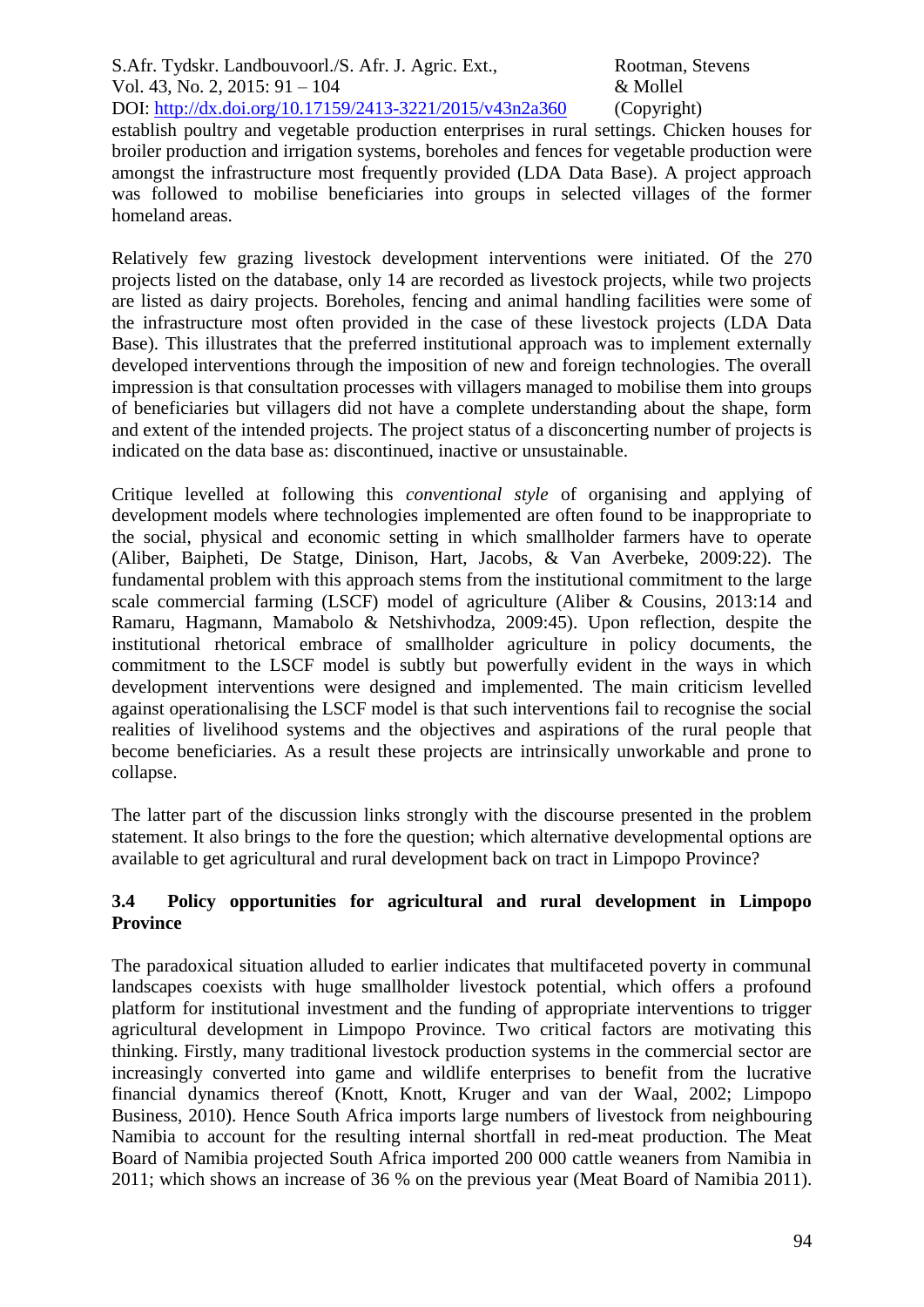One way of viewing this dynamic is that South Africa is in fact becoming increasingly foodinsecure.

Secondly, from a problem-solving or development perspective, it's clear that subsistence smallholder livestock systems already encapsulate a substantial investment in natural, human and social capital. Hence, there is little reason to believe that an institutional commitment towards initiating appropriate policy changes and providing the financial resources to fund farmer centred change strategies, will not realise functional income generating smallholder livestock enterprises, improved livelihoods and on a much broader scale a significant contribution to agricultural and rural development in Limpopo Province. Ultimately such an outcome should stimulate the provincial and national economies and should contribute positively towards a food-secure red-meat economy.

### **3.5 Enhancing the role of smallholder livestock systems in post-apartheid social reform efforts in Limpopo Province**

To realise this goal there are some real challenges to be take into account. The one challenge is a physical problem-situation which is within institutional capability to be overturned. The second challenge is an attitudinal mind-set based on a philosophy, which has been very influential in development thinking for many decades. Hopefully this situation can also be overturned once new insights and convincing competing claims are provided.

## *The off-take from smallholder livestock systems in communal landscapes*

The first challenge concerns the low level of production and off-take from smallholder livestock systems in the communal areas. It is widely held that livestock in smallholder systems are not kept for economic reasons. Bembridge (1980:67) estimated that the homelands by then accounted for 27% of the total livestock units in South Africa, but meat production, including internal consumption and slaughtering did not exceed 8% of the South African total. De Brouwer (2002) showed that the average off-take rate in communal systems is around five per cent compared to 30% in commercial enterprises. According to Mönnig (1967:167-170), grazing livestock is of little economic significance to the Pedi people and has limited value as a form of food supply. Mönnig (1967:163) further noted that in satisfying their needs, their livestock is of relatively little significance to the Pedi people.

Several authors reported that market off-take from communal livestock systems are low (Nthakheni, 2006). The following annual off-take for the former homelands (communal systems): Lebowa 1.6%, Bophuthatswana 3.9%, Ciskei 3.3% and Transkei 0.2% (Colvin as cited by Tapson, 1990:15). The monetary output per head in the smallholder systems of KwaZulu was R11.20, while commercial systems averaged around R133.37 per head at the time of the survey (Crotty as cited by Tapson, 1990:15). From the literature the overall notion is that smallholder livestock do not contribute much in financial terms to subsistence livelihoods in the communal landscape (Baber, 1998) and little to the market economy of South Africa (Bembridge, 1980 and Bembridge, 1987).

### *The Cattle Complex Philosophy*

The second concern alluded to is the persistence of the Cattle Complex Philosophy thinking within institutional mind-sets and agricultural and rural development agendas. The wisdom and teaching of the Cattle Complex Philosophy holds that the low levels of off-take in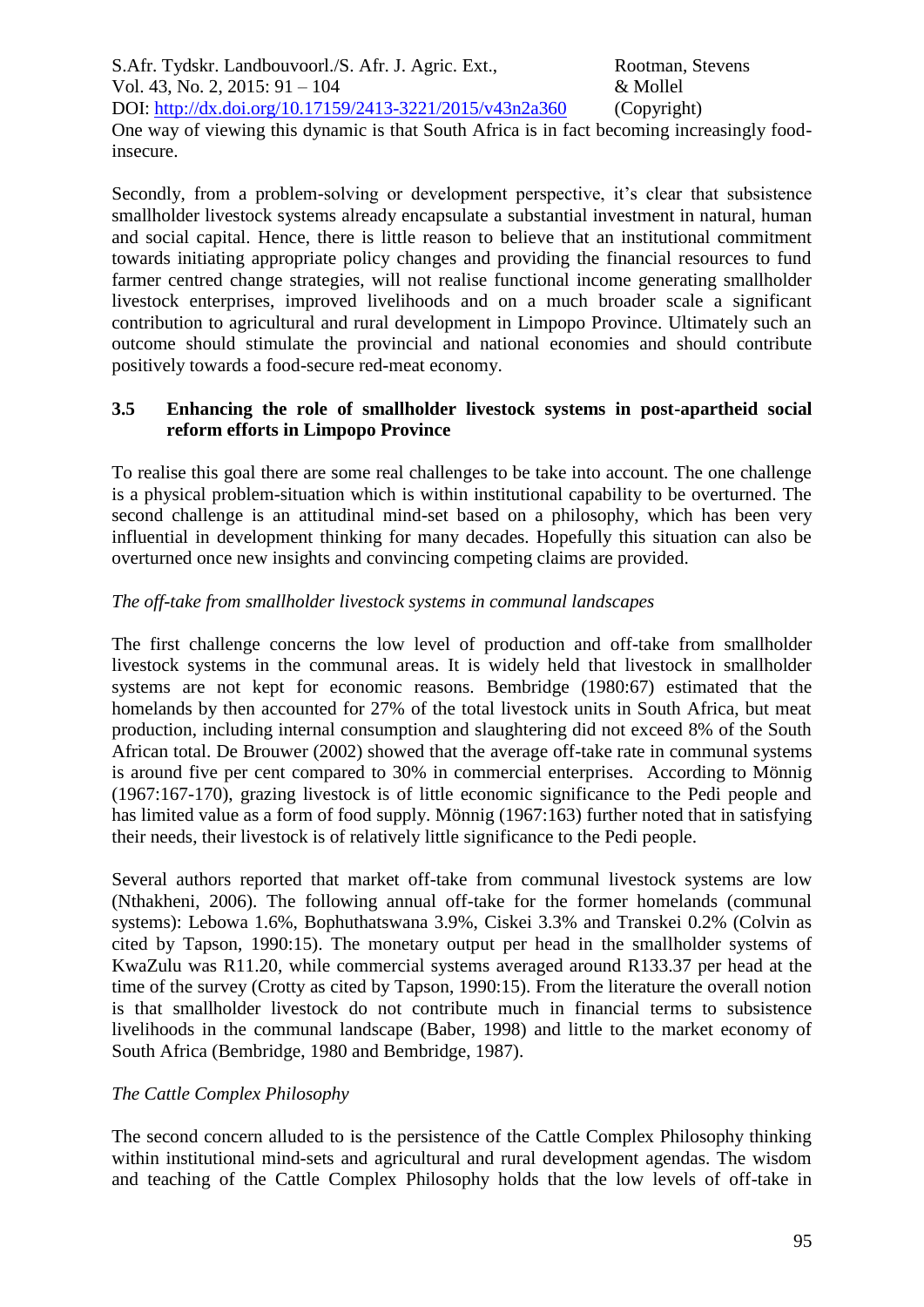S.Afr. Tydskr. Landbouvoorl./S. Afr. J. Agric. Ext., Rootman, Stevens Vol. 43, No. 2, 2015: 91 – 104 & Mollel DOI: http://dx.doi.org/10.17159/2413-3221/2015/v43n2a360 (Copyright) smallholder livestock systems are generally attributed to the resistance of African livestock owners to sell their livestock (Tapson, 1990:20).

Herskovits (1926:633) founded his Cattle Complex Philosophy upon the thinking that the cultures of the people of Africa may be grouped together. The most outstanding trait in all their cultures was the so-called Cattle Complex holding that livestock are mainly kept for socio-cultural reasons and not for economic reasons. It has produced a syndrome, which could be described as the African cattle problem – a direct consequence of the Cattle Complex. (Tapson, 1990:20). To put this into a rural development perspective, Tapson (1990:20) further argued that the perception that there is a code of behaviour towards cattle, which is peculiarly African, was already well established in the colonial era, probably long before it was codified by Herskovits as a "Cattle Complex" in 1926. Importantly, this thinking found its way into institutional agendas. Over time it became the shorthand for authors to argue that the cattle in African smallholder systems should essentially be valued within the cultural belief system exclusive to African livestock owners.

The informed assumption is therefore that the Cattle Complex Philosophy has been well established within development thinking and it has subtly influenced the development of smallholder livestock service delivery policy frameworks and the implementation thereof; to align with it. Importantly, from the literature it is clear that the Cattle Complex thinking is still central to the contemporary assessment of the function of livestock in communal smallholder systems. Swanepoel, Stroebel & Nesamvuni (2002:238) emphasise the important social role of cattle in smallholder livestock systems. They found in two villages in Sekhukhune District that cattle are kept for prestige and social status as well as capital wealth, meaning that the Cattle Complex Philosophy held true during the time of their survey. In an earlier study and in a different village in Sekhukhune District, Swanepoel, Stroebel & Nthakheni (2000) found that 42% of the respondents did not want to sell cattle, as they believed in maximising their cattle numbers.

### **3.6 Assessing the validity of the Cattle Complex thinking in Sekhukhune District**

Limpopo Province has been rated as one of the most degraded regions in South Africa and Sekhukhune District is perceived to be one of the worst affected areas within the province (Hoffman & Ashwell, 2001). Sekhukhune District has been identified as a nodal point for rural development and social transformation. A study conducted amongst smallholder livestock owners in Sekhukhune District of Limpopo Province (Rootman, 2010) provided alternative insights with respect to opportunities for future policy changes and agricultural and alternative rural development interventions in the smallholder livestock sector of communal landscapes.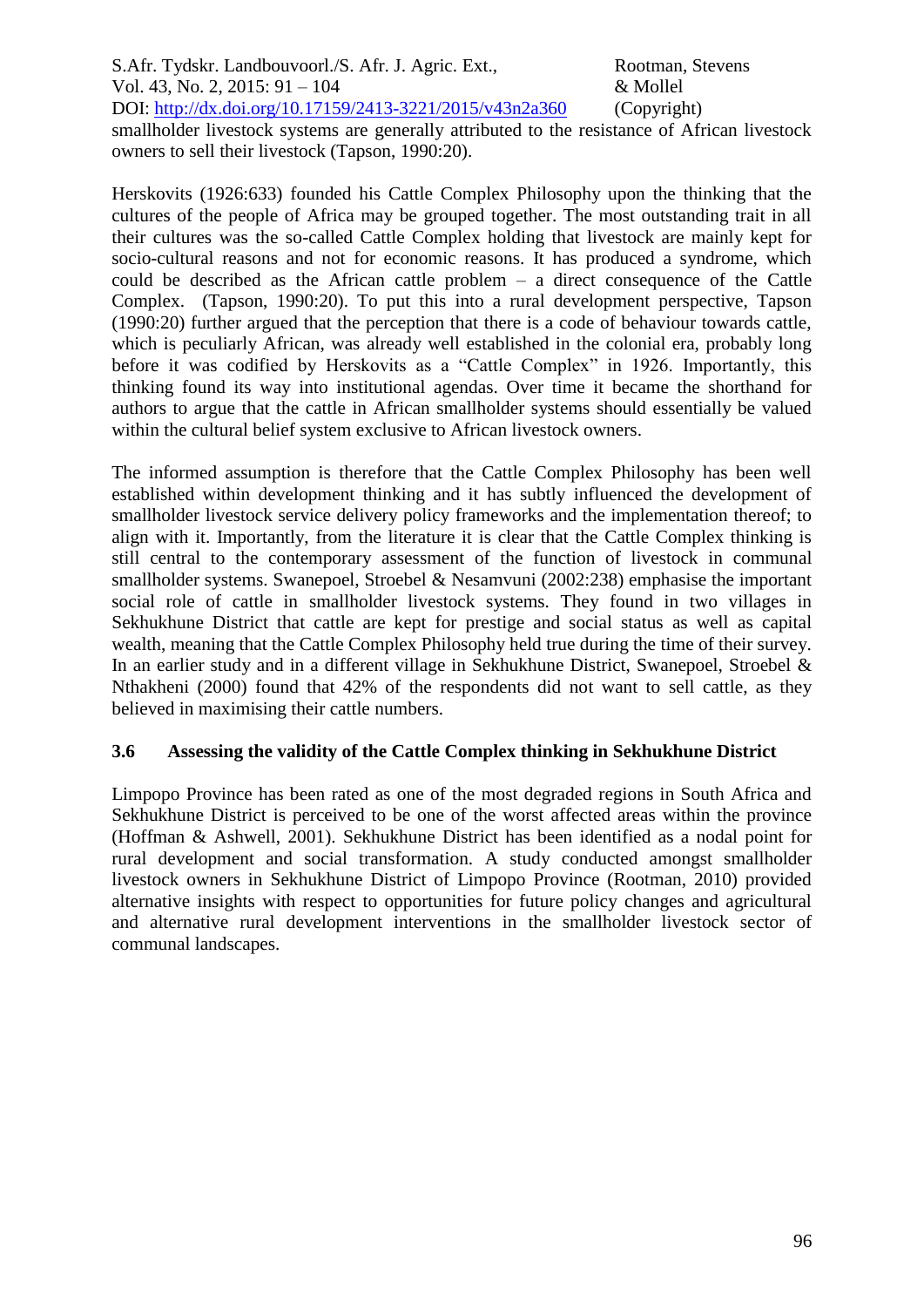

**Figure 1:** Limpopo Province showing the demarcation of provincial districts and the location of Sekhukhune District

For administrative purposes Limpopo province was divided into five districts: [Capricorn](http://en.wikipedia.org/w/index.php?title=Capricorn_District&action=edit)  [District;](http://en.wikipedia.org/w/index.php?title=Capricorn_District&action=edit) [Mopani District;](http://en.wikipedia.org/w/index.php?title=Mopani_District&action=edit) [Sekhukhune District;](http://en.wikipedia.org/w/index.php?title=Sekhukhune_District&action=edit) [Vhembe District;](http://en.wikipedia.org/w/index.php?title=Vhembe_District&action=edit) [Waterberg District.](http://en.wikipedia.org/w/index.php?title=Waterberg_District&action=edit) The province is subdivided in 26 local municipalities (Wikipedia Encyclopaedia, 2002). For the purpose of the study, five District Municipalities of Sekhukhune District were regarded as sub-frames for the selection of two study villages per each of the District Municipalities. Random sampling was applied, but to ensure that villages with representative numbers of livestock were included in the study, stratification for the presence of livestock was conducted. The municipalities and villages were as follows: Elias Motsoaledi Municipality (Matlalalehwelere and Motshiphiri) Fetakgomo Municipality (Moscow and Thabanasesehu villages) Greater Marble Hall Municipality (Mmakgatle and Rathoke villages) Greater Tubatse Municipality (Makopung and Shakung villages) Makhuduthamaga Municipality (Manganeng and Mphane villages). A total of 193 households were interviewed using a semi-structured questionnaire.

#### *Livestock ownership in Sekhukhune District*

Cattle were the grazing livestock type which was owned by the largest number of households represented in the research sample across the ten villages. 80% of the households, a total of 155, possessed cattle. In nine out of the ten study villages, 67% or more of the households owned cattle, while in Matlalalehwelere and Makopung all the households owned cattle. The notable exception is Mphane, where only 30% of the households owned cattle. One hundred households (52%) owned goats, 34 (18%) households' sheep and 12 (6 %) households' owned donkeys.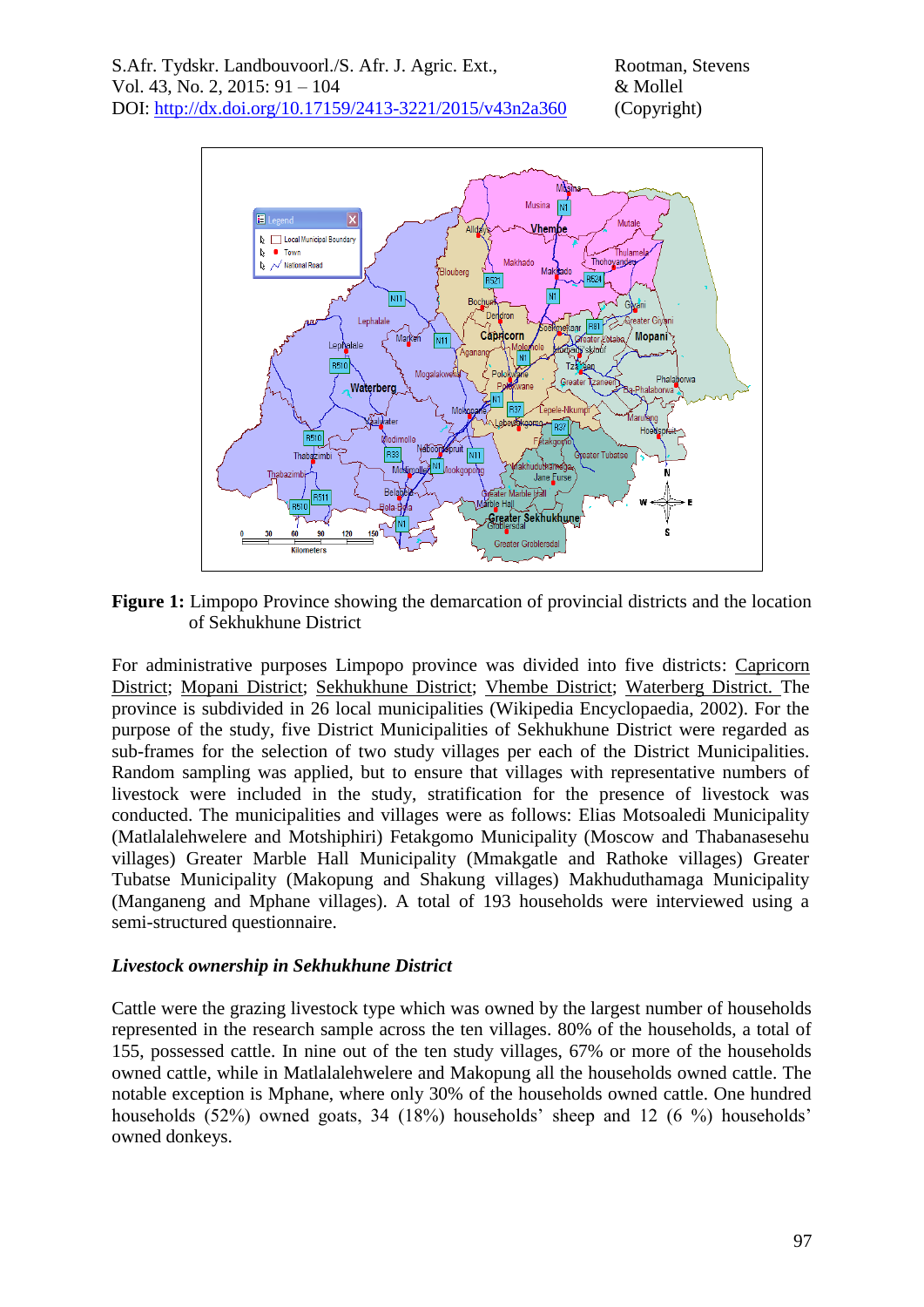The herd and flock sizes varied considerably across the ten villages, but the variation is consistent with what should be expected within smallholder livestock systems. The standard deviations calculated are of a higher order and it cautions against generalisation over diversity.

As far as cattle herd size is concerned, some households owned only one head of cattle while one household owned 119 animals. The mean herd size per household varied between villages from 7.1 (Standard deviation = 3.8) head of cattle (Motshiphiri) and 28.9 (Thabanasesehu; Standard deviation  $= 33.9$ ) with the calculated mean cattle herd size across the ten villages at 15.58 per household (Standard deviation  $= 16.7$ ). Only one village (Motshiphiri) had mean herd size of less than ten head of cattle per household.

The flock size for goats varied between two goats and 164 goats per household. In two villages the mean herd size was 53.9 and 54.1 goats per household, while in five villages the mean flock size was less than ten goats per household. The flock size for sheep varied between two sheep and 142 per household. The more important trend after the considerable variation in herd and flock size is that smallholder livestock herds and flocks are relatively small.

## *Herd and flock composition in Sekhukhune District*

The herd and flock sizes were not explicitly investigated within the study, but extrapolation from some data-sets was possible to obtain a functional understanding of it. The number of mature male animals per household ranged from nought to 26 (Mean = 3.7; Standard deviation  $= 3.6$ ). The number of mature female animals varied from one to 76 (Mean  $= 9.2$ ; Standard deviation =11.0) per household. The number of calves per household herd varied from nought to 19 (Mean  $= 2.93$ ; Standard deviation  $= 2.7$ ) for male calves and one to 17 (Mean  $= 3.8$ ; Standard deviation  $= 3.3$ ) for female calves. Nine households of the research sample owned only male and no female cattle.

Considering that some households only have male animals and some households own only one female animal together with the relatively small herds and flocks indicates that the composition of smallholder livestock herds and flocks are often dysfunctional meaning that the production rate that can be expected from such herds are sub-optimal.

### **3.7 Challenging the conventions of the Cattle Complex Philosophy**

Several datasets in this study displayed trends showing that the perceptions and attitudes of smallholder livestock owners in the study area are decisively different to the thinking of the Cattle Complex Philosophy. The majority of the respondents perceived grazing livestock to have an economic function within their subsistence livelihood systems.

### *The function of grazing livestock in Sekhukhune District*

The results showed that 96% of the households indicated grazing livestock is very important or important within their subsistence livelihood systems, while only 4% indicated it is not important. 50% of the respondents indicated that grazing livestock is important for selling purposes, while a further 26% indicated that it is important for own consumption. A different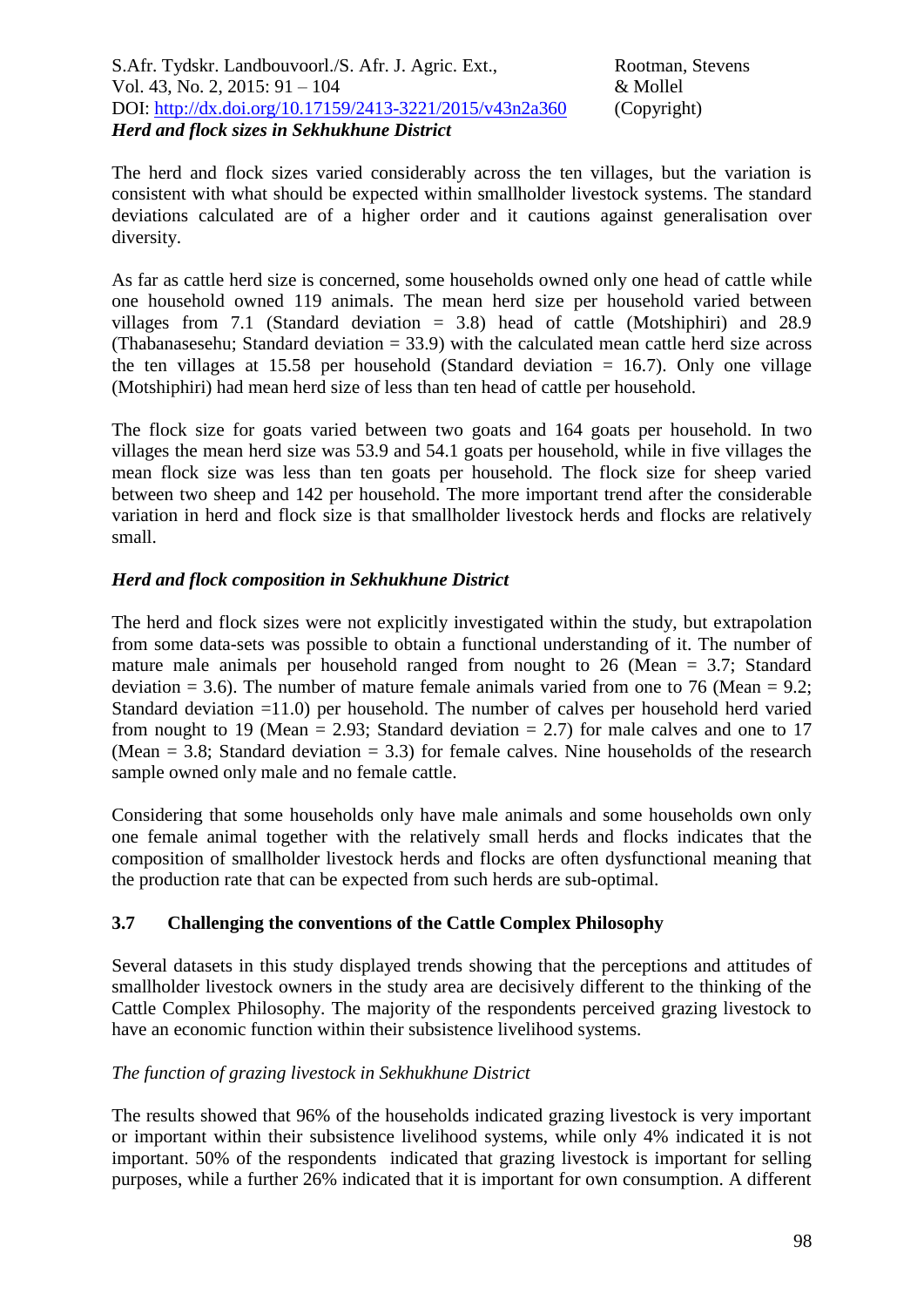data-set revealed that 96% of the respondents indicated their household generates income from their livestock. Significantly, 96% of the respondents also indicated that they would like to increase or extend their grazing livestock enterprises with the specific intension to improve their livelihoods. Further, 87% of the respondents did not consider reducing or stopping their grazing livestock enterprises.

It was found that respondents prefer to sell non-reproducing animals (94%), old animals (85%), those that will fetch a high price (79 %), and animals with physical problems (71%). 71% of the respondents indicated that they would rather not to sell young animals. With regards to ridding the herd or flock of animals with an undesirable colour, only 40% indicated that it is an important consideration when selecting animals for selling.

It is evident that livestock has an economic function in Sekhukhune District. Further, the overall message emerging from this data is that smallholder livestock owners in the study area follow a progressive and informed process to increase the reproductive capacity and production off-take from their grazing livestock herds and flocks. The trends with respect to which animals livestock owners target to sell, and which animals they prefer not to sell is also consistent with those of livestock owners operating in a normalised market driven economy.

### *The number of households selling grazing livestock in Sekhukhune District*

To recap, 96% of the responding households indicated that they generate income from grazing livestock on an annual basis. To make this real, the study showed that 105 households sold cattle. Likewise, 65 households sold goats; 27 households sold sheep and six households sold donkeys during the three years prior to the survey. When correlating these figures with the actual number of households owning the specific livestock type it shows that 68% of cattle owning households in fact sold cattle during the previous three years. Likewise 65% sold goats, 79 % sheep and 50 % of the households sold donkeys.

In further exploration, the number of households who sold grazing livestock increased consistently for each of the three years prior to the study. Notably, this trend holds true for cattle, sheep and goats. For cattle the number of households increased from 56 (in 2004) to 61 (in 2005) and to 73 (in 2007) in the year prior to the survey. For goats and sheep the following increase was recorded on the same basis 36, 43, 58 and 19, 20 and 24. For donkeys the number of households selling donkeys remained static at four per annum for the previous two years after increasing from one household in 2004 to four households during 2005 and 2006.

The reason why the findings of the study were not consistent with the literature and the Cattle Complex Philosophy was not solicited from livestock owners and could not be deducted from the data. However the changing perceptions and aspirations of communal livestock owners were understood to be shaped by the democracy dynamics and possible farmer optimism the post-apartheid South Africa will offer more realistic opportunities.

### *Some competing views about the low off-take from smallholder livestock systems*

It was established from the literature that the off-take rate from communal systems is very low compared to that from commercial enterprises. Meat production from smallholder systems including internal consumption and slaughtering are generally also low. In accordance with the teaching of the Cattle Complex Philosophy it is widely accepted that the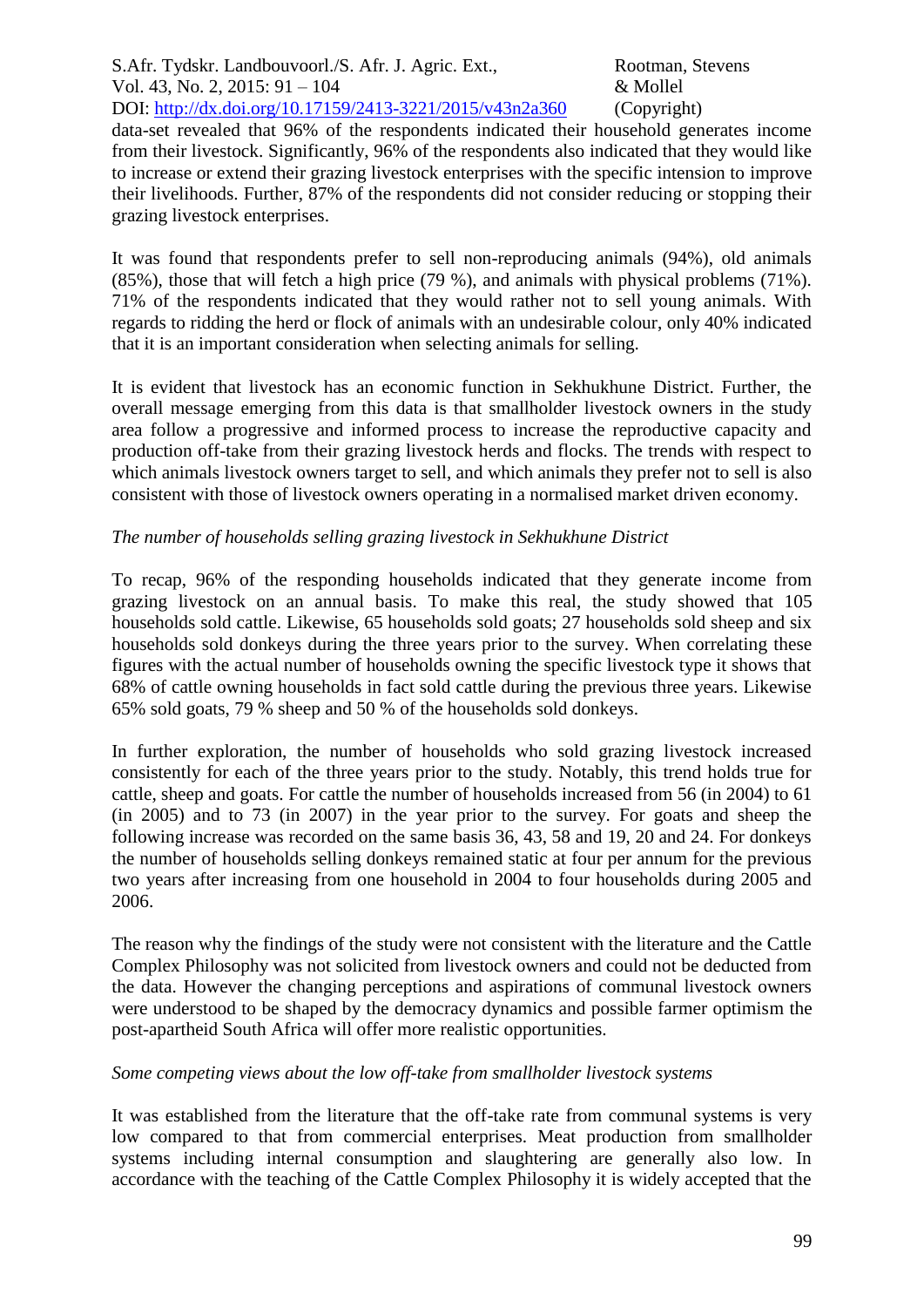low off-take rate is related to an attitudinal resistance of smallholder livestock owners to sell. Alternatively smallholder livestock owners have an unrealistic desire to accumulate livestock for cultural reasons and social status but not for selling. The study shown that the majority of households perceive livestock to be important for selling purposes and sell livestock on an annual basis, while the number of selling-households consistently increased year on year for three years. However, the number of livestock sold is low with some households only selling one animal per year.

The key question emerging from this analysis is; is the limited number of animals sold related to the Cattle Complex Philosophy? To explore this question, some re-capping from the earlier discussion is necessary. The main trend observed was that livestock flocks and herds vary considerably in size, but is generally small with some households owning only one head of cattle and some owning just two goats or sheep. With regards to herd and flock composition it was found that nine households only owned male cattle, in some cases as many as 26. Some households owned only one cow while other households owned only one female calf. Even in the absence of explicit empirical data about herd composition and herd dynamics, it can be argued that smallholder herd composition is dysfunctional with sub-optimal reproductive potential. According to Vetter (2003:112 in citing Tapson (1990:20) the minimum cattle herd size, for subsistence production, in KwaZulu Natal in South Africa is estimated to be around 20 head of cattle. The premises are that an average subsistence household needs four draught oxen, two milking cows and some producing animals to enable regular sales and or slaughtering. In terms of herd composition this could be 7 (39 %) cows  $\ge$ 3 years,  $4(22.2\%)$  oxen  $\geq 3$  years, 1 (5.5%) bull  $\geq 1$  year, 4 (22.22%) juveniles < 3 years and  $2(11.1\%)$  calves  $\lt 1$  year. Notably, Vetter (2003:112) in sighting Stevn suggests that ideal commercial livestock systems have around 50% mature cows.

The small herd, dysfunctional herd composition and the resulting sub-optimal reproductive potential problem in smallholder systems is further compounded by high livestock mortality. Pre-weaning mortalities for cattle in smallholder livestock systems are often as high as 25% (Richardson, Hann & Smith, 1994:103). In the Peddie District of the Eastern Cape in South Africa, Steyn & Bembridge (1990:4) found that over a three year period and in two study villages, the average calving percentage in communal livestock systems was 46%, calf mortalities were 41%, the weaning rate was 59% and the overall herd mortality was 34%. Steyn & Bembridge (1990:4) concluded from their work that only a very small percentage of cattle owners have sufficient livestock units to be in a position to sell any animals for cash.

On the basis of this analysis it seems fair to argue the limited number of animals sold from smallholder systems correlates with the limited number of offspring born and that survive in smallholder systems. From a different perspective it can be argued that; livestock owning households do not sell livestock because they try to balance the low off-take realities of their livestock enterprises with the multi-level risk avoiding strategies driving their subsistence livelihood systems in a compromised landscape.

We argue that this analysis and competing view better explains the low level of off-take and livestock sales from smallholder systems, than that of an attitudinal resistance of African livestock owners to sell livestock, as claimed by the proponents of the Cattle Complex Philosophy.

### **4. CONCLUSIONS**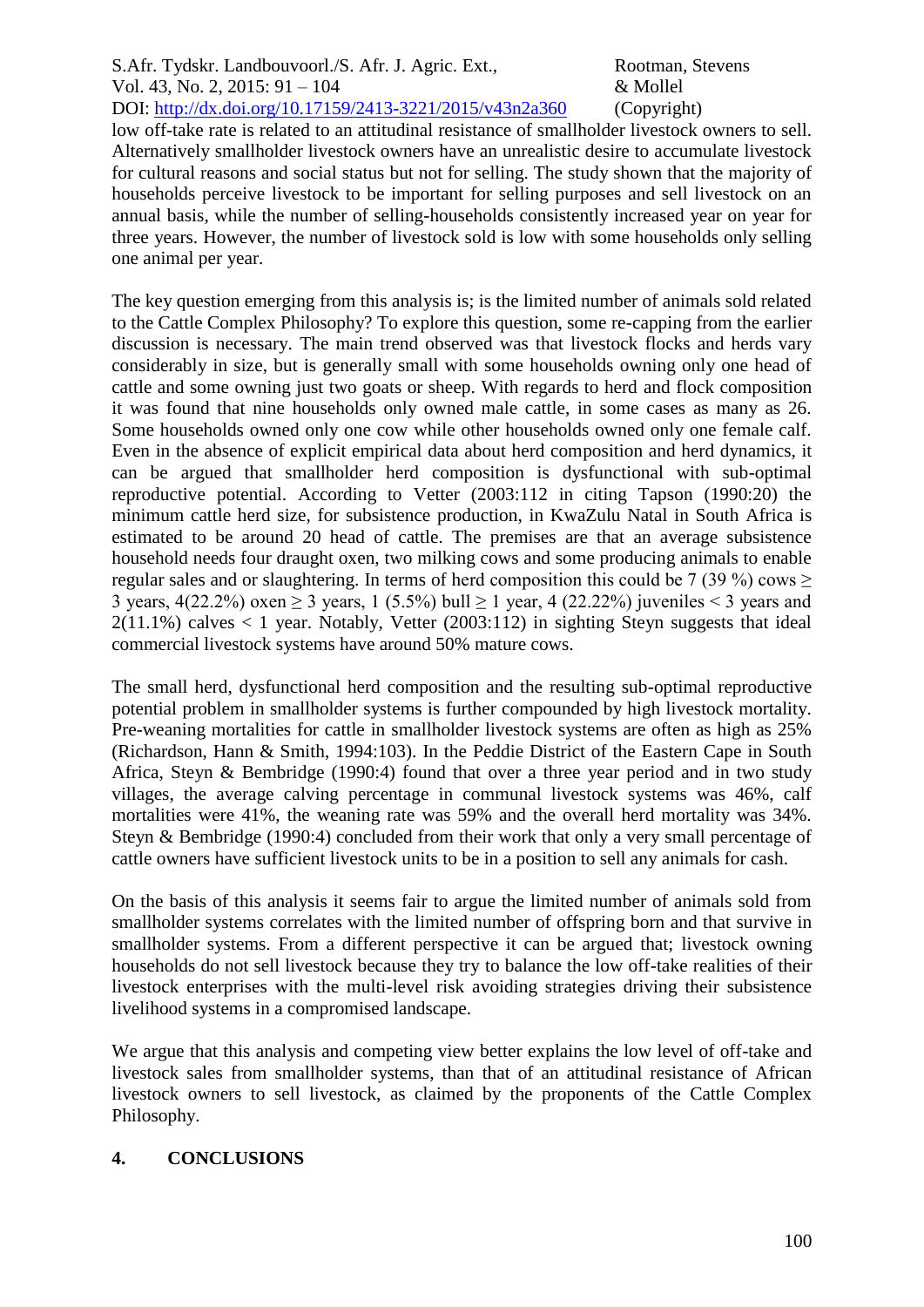A number of conclusions are derived from the foregoing analysis. First livestock in Sekhukhune District of Limpopo has an economic function. Generally households view livestock as being important for selling and the majority of households sell livestock. The perceptions and attitudes are decisively dissimilar to the thinking of the Cattle Complex Philosophy. Ultimately, livestock owning households are well positioned to participate in the market economy. The indicators associated with the low off-take from smallholder livestock systems namely; sub-optimal herd composition and low calving percentage and high calf mortality can be improved though material institutional investment and facilitation.

#### *Policy recommendations*

Smallholder livestock systems in Limpopo Province represent a sound foundation from where to explore strategic pathways for sustainable post-apartheid agricultural and rural development in the communal livestock sector. Policy changes should aim at re-orientating institutional mind-sets to be the enabling environment for change. It should be recognised that managing change in the smallholder livestock sector will be a slow and difficult process and policy goals should reflect that. There is a serious lack of farmer-centred baseline information to guide the development of policies and appropriate change strategies to go to scale with development in the communal livestock sector, hence establishing such a knowledge base should be a policy aim.

The insights obtained from this study are important to redirect public, donor and multilateral development approaches from predominantly input-driven livestock interventions to increased emphasis on institutional support. It is important that services like extension should be actively involved in the development of strategies to improve marketing of cattle by smallholder livestock farmers. Group activities in marketing have a greater chance of success when attention is not only paid to capacity building in areas related to marketing, like researching of the market environment, but also to overall organisational management skills, such as problem solving and conflict resolution skills, that could help that groups operate independently. Furthermore require farmers, or their leaders, business training, such as the ability to budget and keep records in order to ensure financial sustainability.

### **REFERENCES**

- ACHEAMPONG-BOATENG, O., MENNE, P. F., RAPHULU, T. & TSHOVHOTE, J. N. 2003. Livestock Production. In: Nesamvuni A. E., Oni, S. A., Odhiambo, J. J. O. and N.D. Nthakheni (eds). 2003. AGRICULTURE AS THE CORNERSTONE OF THE ECONOMY OF THE LIMPOPO PROVINCE. A study commissioned by the Economic Cluster of the Provincial Government under the leadership of the Department of Agriculture Polokwane; South Africa.
- ALIBER, M. & COUSINS, B. 2013. Livelihoods after land reform in South Africa. *Journal of Agrarian Change, Vol. 13 No 1, January 2013:140-165.*
- ALIBER, M., BAIPHETI, M., De STATGE, R., DINISON, J., HART, T., JACOBS, P. & VAN AVERBEKE, W. 2009. Strategies to support South African smallholders as a contribution to government's second economy strategy. Institute for Poverty, Land and Agrarian Studies. University of the Western Cape.
- ALIBER, M., KIRSTEN, M., MAHARAJH, R., NHLAPO-HLOPE, J. & NKOANE, P. 2006. Overcoming underdevelopment in South Africa's second economy. Development
- ANC, 1994. Reconstruction and Development Programme: A policy framework. Johannesburg: Umanyano Publishers.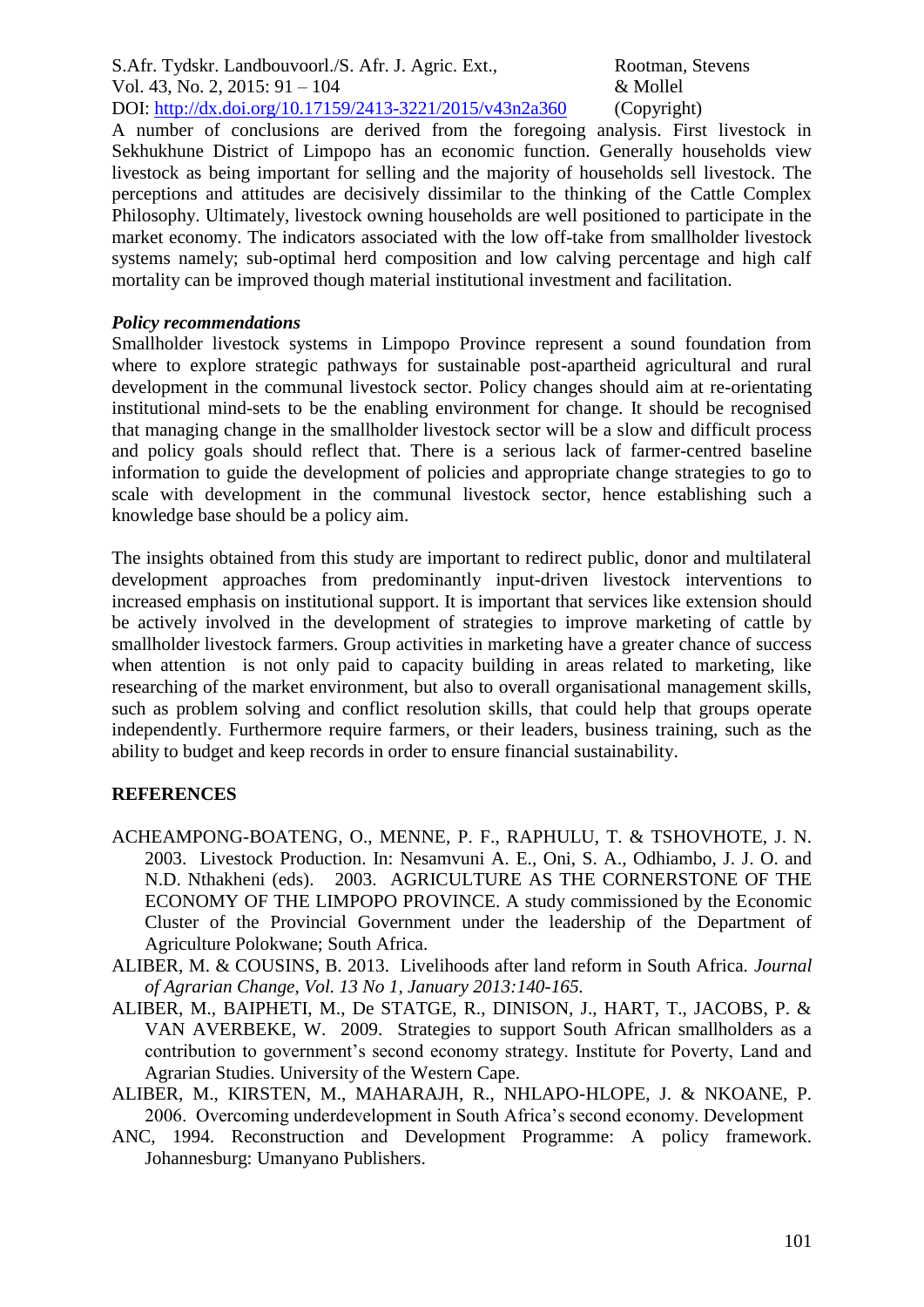S.Afr. Tydskr. Landbouvoorl./S. Afr. J. Agric. Ext., Rootman, Stevens

Vol. 43, No. 2, 2015: 91 – 104 & Mollel

DOI: http://dx.doi.org/10.17159/2413-3221/2015/v43n2a360 (Copyright)

- BABER, R. A. A. 1998. The structure of livelihoods in South Africa's Bantustans: Evidence from two settlements in the Northern Province. Ph.D. thesis, Magdalen College University of Oxford: Oxford, UK.
- BEMBRIDGE, T. J. 1980. Rural development major political priority. Africa Insight 10(2):66- 72. Article no 33:258. In: Bembridge, T. J. 1991. Contribution to the science of agricultural extension. Unpublished D.Sc. (Agric.) thesis University of Stellenbosch: Stellenbosch, South Africa.
- BEMBRIDGE, T. J. 1987. Aspects of cattle production in Transkei. *South African Journal for Animal Science* 17(2):74-78. Article no 51:442. In: Bembridge, T. J. 1991. Contribution to the science of agricultural extension. Unpublished D.Sc. (Agric.) thesis University of Stellenbosch: Stellenbosch, South Africa.
- CAVENDISH, W. 1995. Economics and ecosystems: the case of Zimbabwean peasant households. In: Bhaskar, V., and A. Glyn (eds). 1995. THE NORTH THE SOUTH AND THE ENVIRONMENT. United Nations University Press: Shibuya-ku, Tokyo. Japan.
- COUSINS, B. 1995. Agrarian reform and the two economies: Transforming South Africa's country side. In: Hall, R. and L. Netsebeza (eds). 2005. THE LAND QUESTION IN SOUTH AFRICA: THE CHALLENGE OF TRANSFORMATION AND REDISTRIBUTION. *Programme for Land and Agrarian Studies (PLAAS), School of Government, University of the Western Cape: South Africa.*
- DE BROUWER, C. H. M. 2002. Communal rangeland: An animal production perspective. P*roceedings of the Grasslands Society of South Africa.* Annual Congress Christiana South Africa 13-16 May 2002:13-18.
- DEPARTMENT OF AGRICULTURE, FORESTRY AND FISHERIES. 2011. National framework for Extension Recovery Plan. Department of Agriculture, Forestry and Fisheries. Directorate: Communication Services. Private Bag X 144, Pretoria 0001
- EVERSON, T. M. & HATCH, G. P. 1999. Managing Veld (Rangeland) in the Communal Areas of Southern Africa in Veld. In: Tainton, N.M. (ed). 1999. Management University of Natal Press: Pietermaritzburg.
- HALL, R. 2004. A political economy of land reform in South Africa. *Review of Africa Political Economy No. 100:23-27. ROAPE Publications Ltd., 2004*. ISSN 0305-6244.
- HALL, R. & CLIFFE, L. 2009. Introduction. In Hall, R. (ed.) Another Countryside? Policy options for land and agrarian reform in South Africa. Institute for Poverty Land and Agrarian Studies. University of the Western Cape.
- HANEKOM, D. 1996. Land reform and rangeland management. Opening address 2<sup>nd</sup> Valley Bushveld Symposium. *Grassland Society of South Africa special publication. December 1996:3-4.*
- HERSKOVITS, M. J. 1926. The cattle complex in East Africa. *American Anthropologist*. New series 28, No 4. (Oct. – Dec. 1926):633 – 664.
- HOFFMAN, T. & ASHWELL, D. N. 2001. Nature divided. Land degradation in South Africa. University of Cape Town Press: Cape Town.
- ISAACS, M. & MOHAMED, N. 2000. Co-managing the commons in the new South Africa: room for manoeuvre? Constituting the commons in the new South Africa. (Commons southern Africa occasional article; no.5.) (CSA05). Harare/Cape Town: Centre for Applied Social Studies, University of Zimbabwe/Programme for Land and Agrarian Studies, University of the Western Cape: Cape Town, South Africa.
- KIRSTEN, J. F., VINK, N. & VAN ZYL, J. 1998. Introduction. In: Kirsten J., van Zyl, J., and N. Vink (eds). 1998. THE AGRICULTURAL DEMOCRATISATION OF SOUTH AFRICA. Francolin Publishers (Pty): Cape Town, South Africa.
- KNOTT, P., KNOTT, H, KRUGER, J. & VAN DER WAAL, C. 2002. Private Game reserves and state reserves. A first synthesis of the environmental, biological & cultural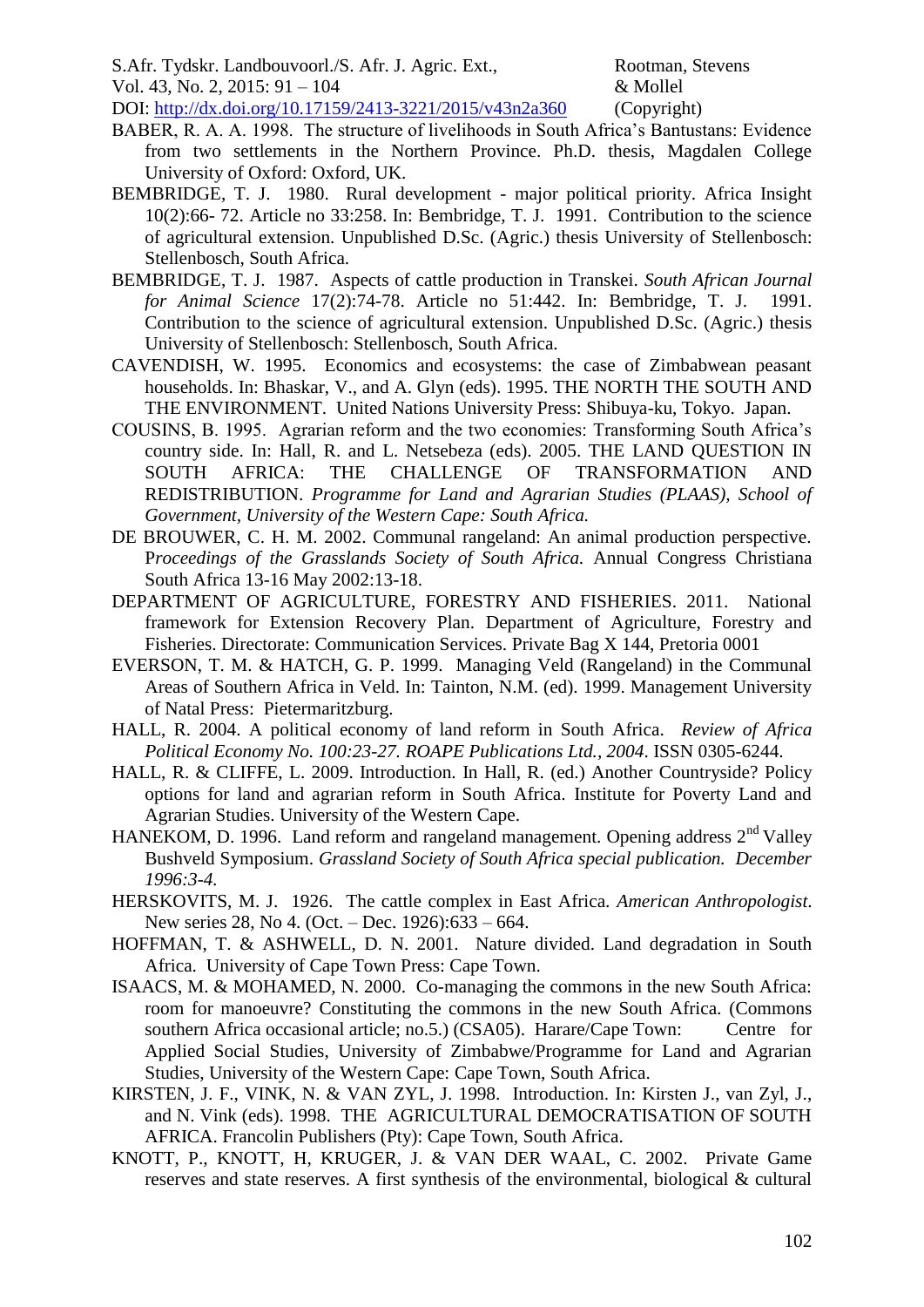S.Afr. Tydskr. Landbouvoorl./S. Afr. J. Agric. Ext., Rootman, Stevens Vol. 43, No. 2, 2015:  $91 - 104$  & Mollel

DOI: http://dx.doi.org/10.17159/2413-3221/2015/v43n2a360 (Copyright) assets of the Soutpansberg. The Soutpansberg. http:/[/www.soutpansberg.com/workshop/synthesis/gamereserves.htm.](http://www.soutpansberg.com/workshop/synthesis/game%20reserves.htm)

- LAHIFF, E., MALULEKE, T., MANENZHE, T. & WEGERIF, M. 2008. Land redistribution and poverty reduction in South Africa: The livelihood impacts of smallholder agriculture under land reform. Research Report 36. Programme for Land and Agrarian Studies, University of the Western Cape.
- LDA DATA BASE, Undated. Unpublished data base of Limpopo Department of Agriculture.
- LETSOALO, E. M. 2003. Secondary school students, attitudes towards agriculture in the central region of Limpopo Province. Unpublished M. Agric. (Extension) dissertation, University of Limpopo: South Africa.
- LIMPOPO BUSINESS. 2010. Overview of Limpopo Province. The guide to business and investment in the Limpopo Province. http://www.limpopobusiness.co.za/pics/2010/bannerlimpopo2010.jpg.
- LIMPOPO DEPARTMENT OF AGRICULTURE. 2004. Veterinary services annual report: Polokwane, Limpopo Province.
- LIMPOPO DEPARTMENT OF AGRICULTURE. 2005. Department of Agriculture Strategic Plan 2005 – 2010. Limpopo Provincial Government: Polokwane, Limpopo Province
- LIMPOPO DFED. 2004. Limpopo State of the Environment Report (Phase 1). Unpublished report of the Limpopo Department of Finance and Economic Development.
- LIMPOPO EDET. 2006. State of the environment report. (Phase 2). Unpublished report. Limpopo Department of Economic Development, Environment and Tourism (LEDET.). mhtml:file://D:\Limpopo%20SoER%20%20-20Phase%20II.mht#\_Toc141083610. Downloaded October 2007.
- McNAB, D. 2004. Livelihood enhancement in the new South Africa: Public expectations, environmental dynamics and 'muddling through'. Unpublished Ph.D. thesis, University of Sheffield: UK.
- MEAT BOARD OF NAMIBIA. 2011. Cattle Review: Production and marketing Trends. Published report by the Meat Board of Namibia.
- MOHAMED, S. S. 2006. Livelihoods of plot holder homesteads at the Dzindi smallholder canal irrigation scheme. Unpublished Doctor Technologiae: Agriculture Dissertation. Department of Crop Sciences. Faculty of Science. Tshwane University of Technology.
- MÖNNIG, H. O. 1967. THE PEDI. J. L. Van Schaick Limited: Pretoria, South Africa.
- NGOMANE, T, 2000. Transformation and restructuring needs for smallholder irrigation projects in the Northern Province of South Africa: Makuleke farmers' perspective. Unpublished M. Agric. Thesis. University of the North: Polokwane, South Africa
- NTHAKHENI, N. D. 2006. A livestock production systems study amongst resource-poor livestock owners in the Vhembe District of Limpopo Province. Unpublished Ph.D. thesis, University of the Free State: Bloemfontein, South Africa.
- PALMER, A. R. 1999. Towards a national rangeland policy. Presidential address, *Grassland Society of South Africa. African Journal of Range and Forage Science 16 (1):44-46.*
- RAMARU, J., HAGMANN, J., MAMABOLO, Z. & NETSHIVHODZA, M. 2009. Innovation through action – An action research journey with smallholder farmers in Limpopo Province, South Africa: Experiences of soil fertility management, in C Almekinders, L. Beukema and C Tromp (eds.) Research in action – Theories and practices for innovation and social change. Wageningen University: The Netherlands.
- RICHARDSON, F. D., HANN, B. D. & SMITH, W. A. 1994. Calf growth and survival in multipurpose herds on communal rangeland: models as an aid to understanding. In: Donkin, E. (ed).1994. *Proceedings South African Society of animal science developing areas branch 1994:* 103-114.